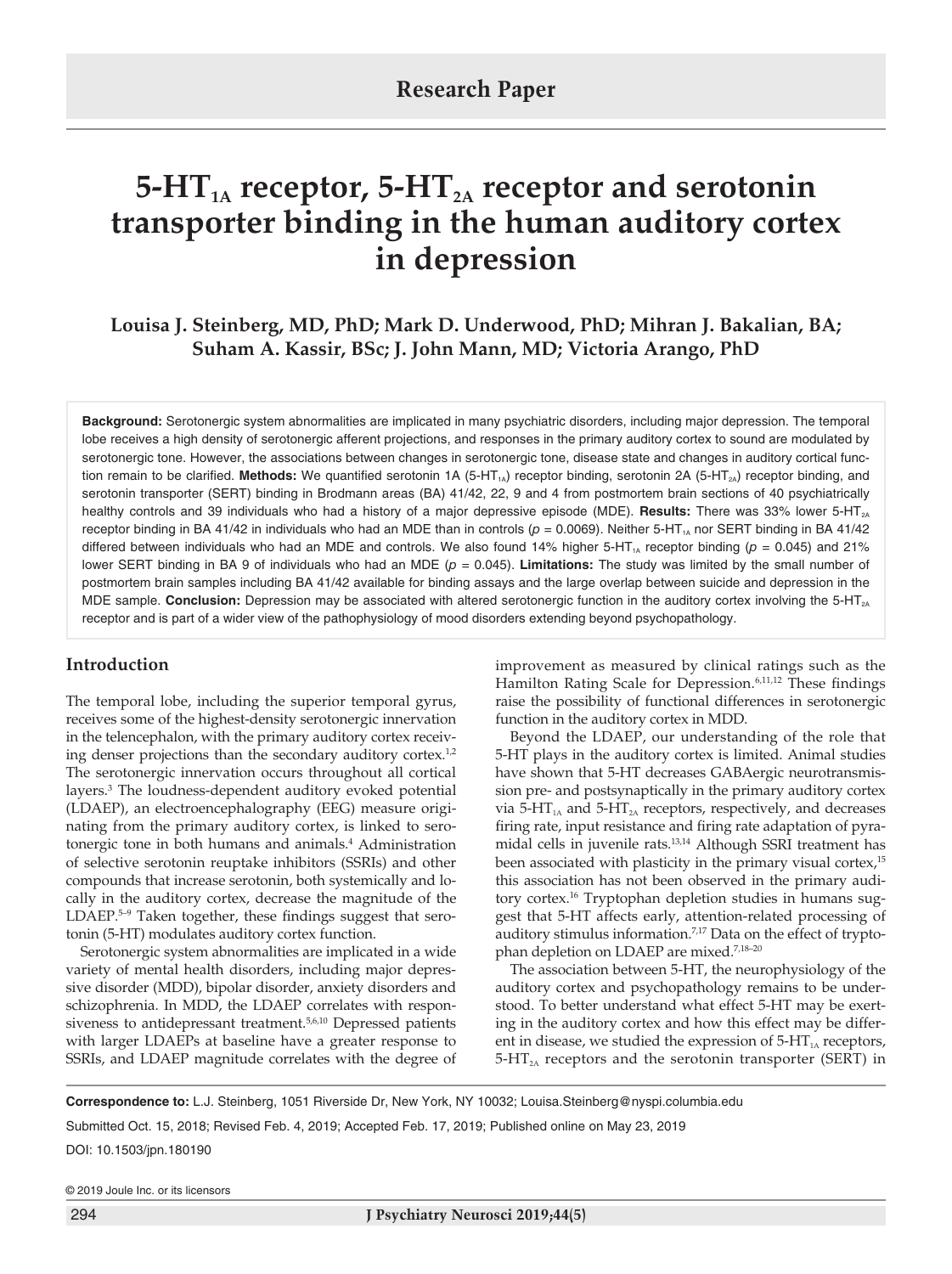postmortem brain tissue sections containing auditory cortex of healthy nonpsychiatric controls and individuals who had a mood disorder and met criteria for a major depressive episode (MDE). Receptor binding was quantified in primary and secondary auditory cortical regions (Brodmann areas [BA] 41/42 and 22) compared with the primary motor cortex (BA 4) and prefrontal cortex (BA 9).

# **Methods**

Details on the collection of brain tissue, toxicology, psychological autopsy and receptor autoradiography have been described in detail in previous publications<sup>21,22</sup> and are only summarized here for convenience.

## *Subjects*

Written informed consent was obtained from the next of kin of the deceased individuals from whom the samples were obtained. Both the nonpsychiatric controls and the individuals who had an MDE in the present study were chosen based on the availability of tissue samples with auditory cortex.

## *Collection of brain samples*

Brains were collected in New York, NY, Pittsburgh, PA, and the Republic of Macedonia. The collection of brain samples and brain tissue use were approved by the respective institutional review boards. Brain sample collection procedures were standardized across all collection sites. Brain collection took place at the time of autopsy, within 24 hours of the time of death. Upon removal from the cranium, the dura mater was stripped, the brainstem was separated by a transverse cut just anterior to the superior colliculus and the cerebellum was removed. The brain was bisected and the right hemisphere was cut into slabs approximately 2 cm thick in the coronal plane and frozen in liquid Freon. Samples were then flashfrozen to –80°C and stored at that temperature until further processing. The left hemisphere was placed in formalin for neuropathological examination. A psychological autopsy was used to obtain DSM-IV Axis I and II diagnoses. Lifetime information on suicidal behaviour, medical illness, medications, family history and developmental history was obtained in the psychological autopsy.23 The inclusion criteria for controls were death by accident, homicide, or sudden natural causes; no psychiatric disorder as per DSM-IV criteria24 or history of suicide attempts; and negative toxicology for psychoactive drugs. The inclusion criteria for the MDE sample were Axis I diagnosis of MDD or bipolar disorder, with at least 1 lifetime MDE. Individuals who had an MDE and a history of alcohol use disorder (AUD) were included in this study.

# *Toxicology*

Brain samples were screened for more than 30 prescription medications and drugs of abuse, and were quantified if present. Blood and urine were additionally screened for alcohol, antidepressants, barbiturates, benzodiazepines, cannabis, carbon monoxide, cocaine, opiates, methadone, amphetamines, phencyclidine and salicylates.

## *Brain sectioning and autoradiography*

Brain blocks were sectioned at 20 µM thickness. Receptor autoradiography assays were performed on tissue sections as described previously.22,25,26 In this study, we considered sections that contained BA 4, BA 9, BA 41/42 and BA 22. Prior to incubation with radioligand, endogenous ligands were removed by incubation in buffers. Nonspecific binding was determined by examining adjacent sections that had been incubated with a selective displacer. Sections were washed in incubation buffer at 4°C, dipped in water, rapidly dried and transferred to a vacuum desiccator until ready for exposure to film. Sections were exposed for 4–12 weeks depending on the receptor. Dried slides were arranged in an x-ray film cassette with <sup>3</sup>H-containing polymer standards (American Radiolabelled Chemicals). Serotonin transporter availability was quantified by incubation with 0.4 nM of [3 H]Cyanoimipramine, using 10 µM sertraline to determine nonspecific binding.<sup>25</sup> We measured 5-HT<sub>1A</sub> receptor availability by incubation with 2 nM [3 H]8-OH-DPAT, using 1  $\mu$ M of 5-HT to assess nonspecific binding.<sup>25</sup> Finally, we measured  $5-HT<sub>2A</sub>$  receptor availability by incubation with 2 nM [<sup>3</sup>H]Ketanserin, using 1 µM prazosin and 1 µM tetrabenazine to block α-1 and tetrabenazine sites. Nonspecific binding was determined using 1 µM mianserin.<sup>27</sup>

Autoradiograms were sampled using a computer-based image analysis system (MCID, Interfocus Imaging), as described previously.22 Regions were drawn using a pointing device. The sampled regions at this anatomic level included BA4, BA9, BA41/42 and BA22, as defined using the atlas of Byrd (unpublished), as previously described.<sup>22,25</sup>

#### *Statistical analysis*

All data analyses were completed using custom scripts written for MATLAB 2017R. Initially, the binding profiles in the gyri of each BA in the depressed and control samples were compared using a Student *t* test. To account for the fact that receptor levels can change with age and differ by sex, we also analyzed ligand binding data from each BA using a general linear model. In these models, ligand binding was designated as the dependent variable, and diagnosis, sex and age were independent variables. Binding data from the gyri and sulci of brain tissue samples were modelled separately. However, because findings between gyri and sulci were very similar, only gyrus binding data are presented here, unless otherwise noted. Because  $5-HT_{1A}$  receptor,  $5-HT<sub>2A</sub>$  receptor and SERT binding has previously been shown to be influenced by alcoholism,<sup>28-31</sup> we created separate general linear models using  $5-HT<sub>1A</sub>$ ,  $5-HT<sub>2A</sub>$  and SERT binding as the dependent variables, and age, sex and AUD as independent variables for the MDE sample only. Similarly, because previously published work has suggested that serotonergic activity may differ between individuals with unipolar and bipolar depression,<sup>32</sup> we used a general linear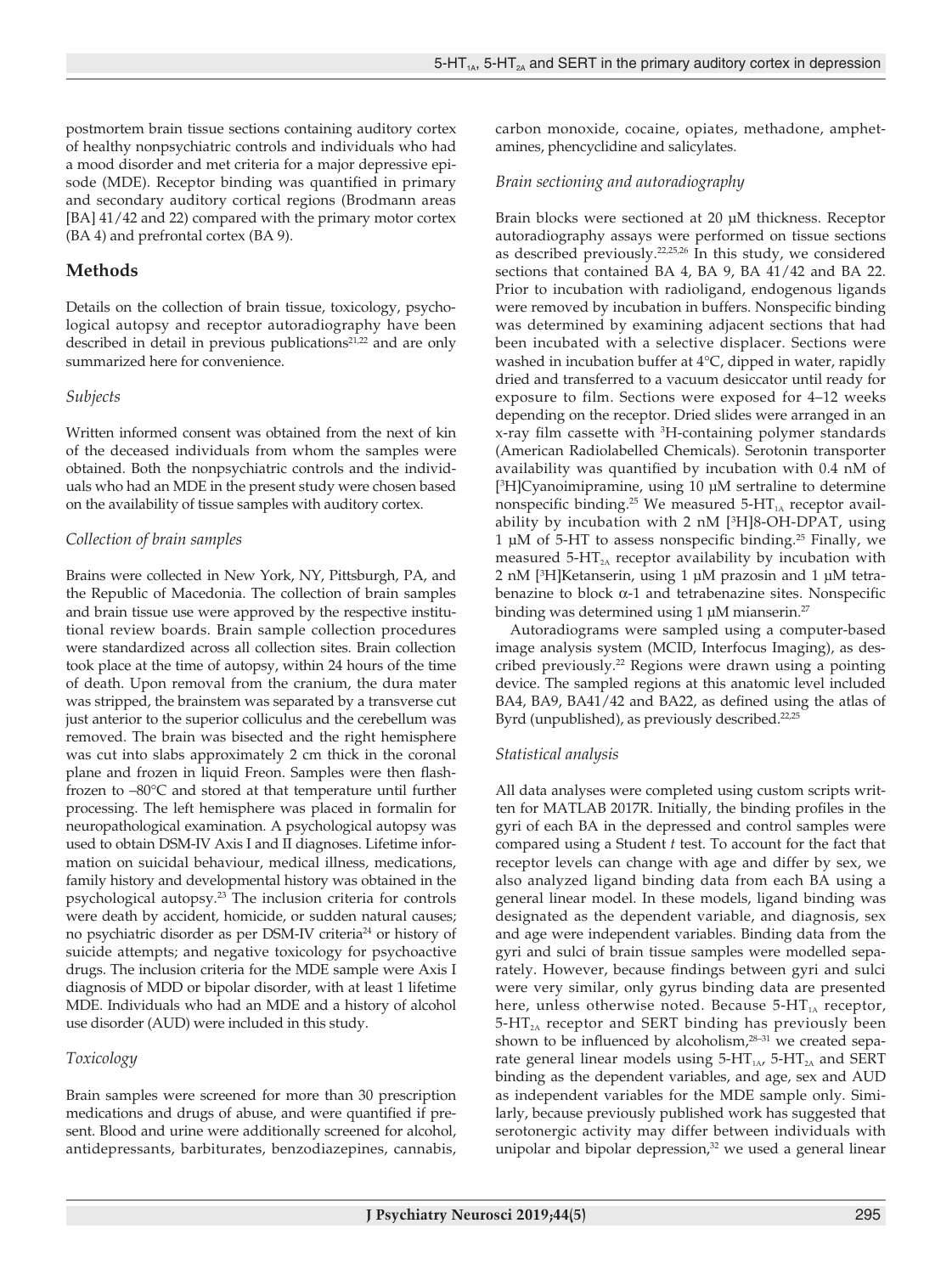model to examine the effect of unipolar versus bipolar depression diagnosis, age and sex on  $5-HT<sub>1A</sub>$ ,  $5-HT<sub>2A</sub>$  and SERT binding in the MDE sample only. There were no brain section samples from individuals who had bipolar depression who had binding data for all 3 receptor subtypes from BA 41/42; therefore, this latter general linear model could not be completed for this region.

## **Results**

#### *Demographic characteristics and other sample information*

Brain tissue samples from 76 individuals were included in this study: 40 controls and 36 who had an MDE. The demographic characteristics of both groups are listed in Table 1. There were no significant differences between the groups with regard to age, sex, racial/ethnic background and exposure to childhood adversity. Women were underrepresented in both samples, as expected from a medical examiner collection of a population with many accident and suicide decedents. Most of the individuals in the MDE group (> 90%) died by suicide. This sample also included 4 people who met diagnostic criteria for bipolar disorder. Approximately onethird of the individuals with an MDE had a history of AUD. Appendix 1, available at jpn.ca/180190-a1, includes information on age, sex, race/ethnicity, diagnosis, cause of death, postmortem interval, brain pH and brain toxicology for individuals in each group.

# 5-HT<sub>2A</sub> receptor binding

[ 3 H]Ketanserin binding was 33% lower in BA41/42 of individuals who had an MDE ( $n = 8$ ) than in controls ( $n = 12$ ) (MDE mean  $20.59 \pm 6.5$  fmol/mg tissue; controls mean 30.78

|                         | Group, no. $(\%)^*$   |                          |                            |         |
|-------------------------|-----------------------|--------------------------|----------------------------|---------|
| Characteristic          | Control<br>$(n = 40)$ | <b>MDE</b><br>$(n = 36)$ | Whole sample<br>$(n = 76)$ | p value |
| Age, yr, mean<br>$±$ SD | $48 \pm 18.0$         | $47 \pm 21.3$            | $48 \pm 19.6$              | 0.97    |
| Female sex              | 9(22.5)               | 11 (30.5)                | 20 (26.3)                  | 0.27    |
| Suicide                 |                       | 34 (94.4)                | 34 (44.7)                  |         |
| Bipolar<br>disorder     |                       | 4(11.1)                  | 4(5.2)                     |         |
| <b>AUD</b>              |                       | 12 (33.3)                | 12 (15.8)                  |         |
| Childhood<br>adversity  | 10(25)                | 10 (27.8)                | 20 (26.3)                  | 0.74    |
| Race/ethnicity          |                       |                          |                            | 0.51    |
| Asian                   | 1(2.5)                | 1(2.7)                   | 2(2.6)                     |         |
| African<br>American     | 7(17.5)               | 2(5.5)                   | 9(11.8)                    |         |
| White                   | 28 (70)               | 27(75)                   | 55 (72.4)                  |         |
| Hispanic                | 6(15)                 | 5(13.8)                  | 11 (14.5)                  |         |
|                         |                       |                          |                            |         |

AUD = alcohol use disorder; MDE = major depressive episode; SD = standard deviation

\*Unless indicated otherwise.

 $± 7.8$  fmol/mg tissue;  $t = -3.05$ ,  $p = 0.0069$ ; Fig. 1). In the general linear model, when accounting for the effects of age and sex, this difference remained significant with an inverse association between [ $3H$ ]Ketanserin binding and MDE ( $t = -2.44$ ,  $p = 0.027$ ). [<sup>3</sup>H]Ketanserin binding did not differ significantly between the MDE and control samples in BA 22 (27 MDE, 31 controls, *t* = 0.23, *p* = 0.8), BA 4 (24 MDE, 23 controls, *t* = 1.56, *p* = 0.13) and BA 9 (28 MDE, 35 controls, *t* = 1.44, *p* = 0.15). However, in the general linear model, accounting for age and sex, BA 4 showed a trend-level positive association between [3 H]Ketanserin binding and MDE (*t* = 1.71, *p* = 0.095).

Within the MDE sample, [3 H]Ketanserin binding showed a positive association with AUD in BA 41 ( $t = 3.65$ ,  $p = 0.022$ ) and BA 22 ( $t = 2.3$ ,  $p = 0.025$ ). To account for the effect of AUD in the comparison between the MDE and control samples, AUD was included as an additional independent variable in the general linear model. This did not significantly change the negative association between MDE and [3 H]Ketanserin binding  $(t = -2.86, p = 0.012)$ . [<sup>3</sup>H]Ketanserin binding did not show any association with bipolar depression in any BA other than a trend-level positive association in BA 9 (*t* = 1.84,  $p = 0.078$ ).

The general linear model for BA 22 showed a significant positive association between male sex and [3 H]Ketanserin binding  $(t = 3.3, p = 0.0017)$ , indicating higher binding in males, as well as an inverse association with age  $(t = -4.15, p =$ 0.00011). In BA 9 and BA 4, the general linear model showed an inverse association between age and [3 H]Ketanserin binding (BA 9: *t* = –3.93, *p* = 0.00022; BA 4: *t* = –3.31, *p* = 0.0019).

# 5-HT<sub>1A</sub> receptor binding

In BA 9, [3 H]8-OH-DPAT binding was 14% higher in the MDE sample  $(n = 29)$  than the control sample  $(n = 31)$  (MDE mean  $16.07 \pm 3.92$  fmol/mg; control mean  $13.98 \pm 3.99$  fmol/mg,  $t = 2.05$ ,  $p = 0.045$ ; Fig. 2). However, after accounting for sex and age with the general linear model, this result became a trend-level finding in gyrus data ( $t = 1.79$ ,  $p = 0.079$ ). There was no significant difference in [3 H]8-OH-DPAT binding in BA 41 (6 MDE, 2 controls, *t* = 1.28, *p* = 0.25), BA 22 (33 MDE, 34 controls, *t* = 1.46, *p* = 0.15), or BA 4 (30 MDD, 26 controls,  $t = 1.23$ ,  $p = 0.22$ ; Fig. 2).

The generalized linear model for [3 H]8-OH-DPAT binding in BA 22 showed a significant inverse association with age in gyrus binding measures  $(t = -2.93, p = 0.0047)$ , but only a trend-level association was found with sulcus binding measures ( $t = -1.87$ ,  $p = 0.066$ ). In BA 9 there was an inverse association between  $[3H]8$ -OH-DPAT binding and age  $(t = -2.18)$ ,  $p = 0.033$ ), and in sulcus binding measures there was an inverse association with male sex, such that males had lower binding  $(t = -2.14, p = 0.036)$ . In BA 4, there was a positive association between [3 H]8-OH-DPAT binding and male sex in sulcus data ( $t = 2.25$ ,  $p = 0.029$ ), and there were trend-level associations for age in gyrus and sulcus  $(t = -1.99, p = 0.051)$ . [<sup>3</sup>H]8-OH-DPAT binding did not show any association with AUD or bipolar depression in BA 22, BA 9 and BA 4. The data were insufficient to assess the effects of AUD and bipolar depression in BA 41.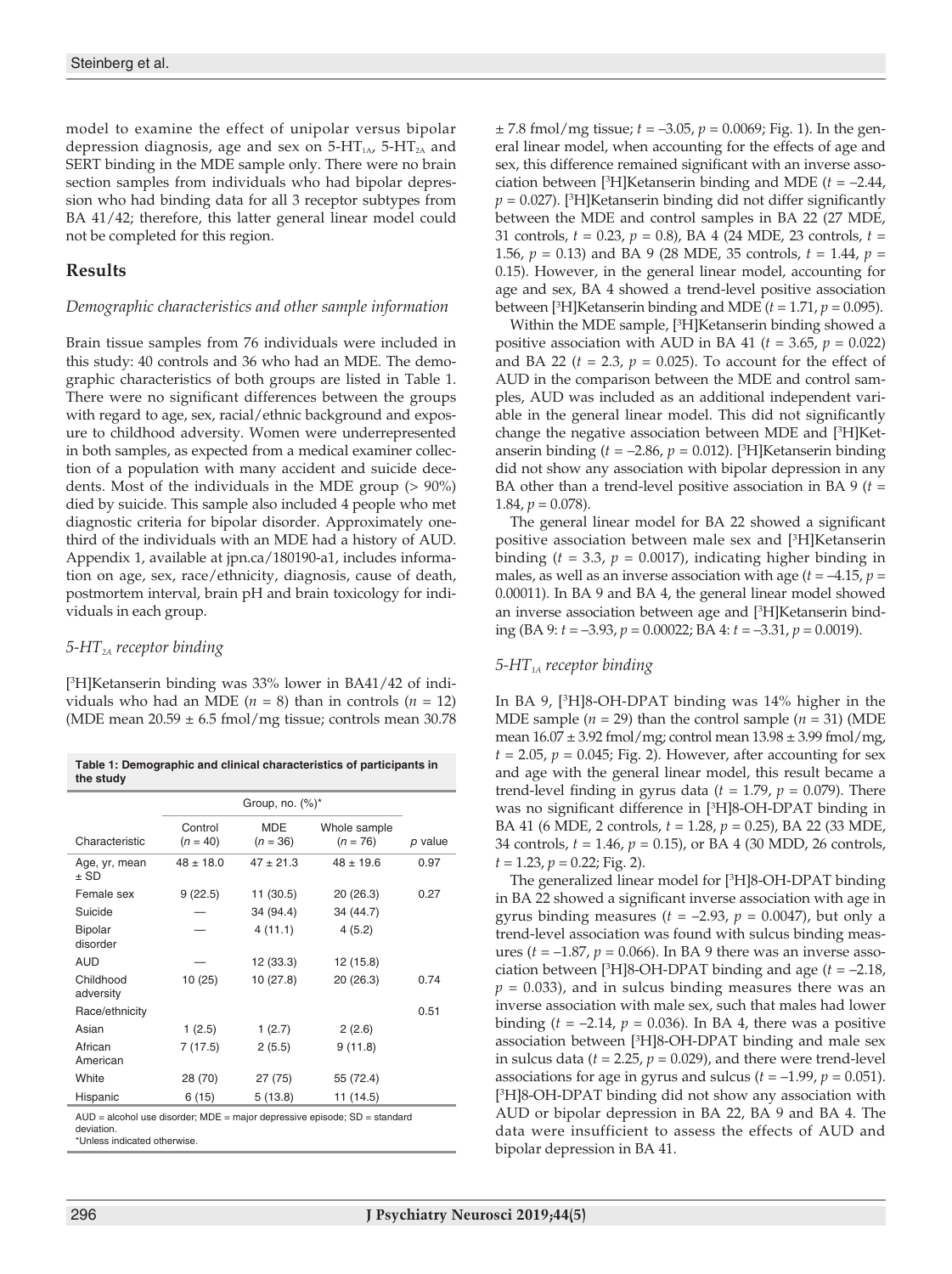

**Fig. 1:** [3H]Ketanserin binding across Brodmann area (BA) 4, BA 9, BA 22, and BA 41/42 in healthy controls (HC) and individuals with a history of major depressive episodes (MDE). [3H]Ketanserin binding was 33% lower in BA41/42 of the MDE compared with the control group (MDE mean 20.59  $\pm$  6.5 fmol/mg, HC mean 30.78  $\pm$ 7.8 fmol/mg;  $t = -3.05$ ,  $p = 0.0069$ ). There were no significant differences in BA 4 (MDE mean 24.81  $\pm$  8.35 fmol/mg, HC mean 22.32  $\pm$  6.84 fmol/mg), BA 9 (MDE mean 34.44  $\pm$  12.64 fmol/mg, HC mean 30.4  $\pm$  9.57 fmol/mg), and BA 22 (MDE mean  $25.86 \pm 10.65$  fmol/mg, HC mean  $24.76 \pm 8.75$  fmol/mg).



**Fig. 2:** [3H]8-OH-DPAT binding across Brodmann area (BA) 4, BA 9, BA 22, and BA 41/42 in healthy controls (HC) and individuals with a history of major depressive episodes (MDE). [<sup>3</sup>H]8-OH-DPAT binding was 14% higher in BA 9 of the MDE group compared with the control group (MDE mean  $16.07 \pm 3.92$  fmol/mg, HC mean  $13.98 + 3.99$  fmol/mg,  $t = 2.05$ ,  $p = 0.045$ ). However, after accounting for the effects of age and sex, this finding became a trend-level observation  $(t = 1.79, p = 0.079)$ . There was no significant difference between the MDE group and the control group in BA 4 (MDE mean 12.17  $\pm$  5.45 fmol/mg, HC mean 10.56  $\pm$  4.15 fmol/mg), BA 22 (MDE mean 16.13  $\pm$  6.44 fmol/mg, HC 14.07  $\pm$  5.38 fmol/mg), and BA 41/42 (MDE mean 12.84  $\pm$  3.42 fmol/mg, HC mean 9.47  $\pm$  1.94 fmol/mg).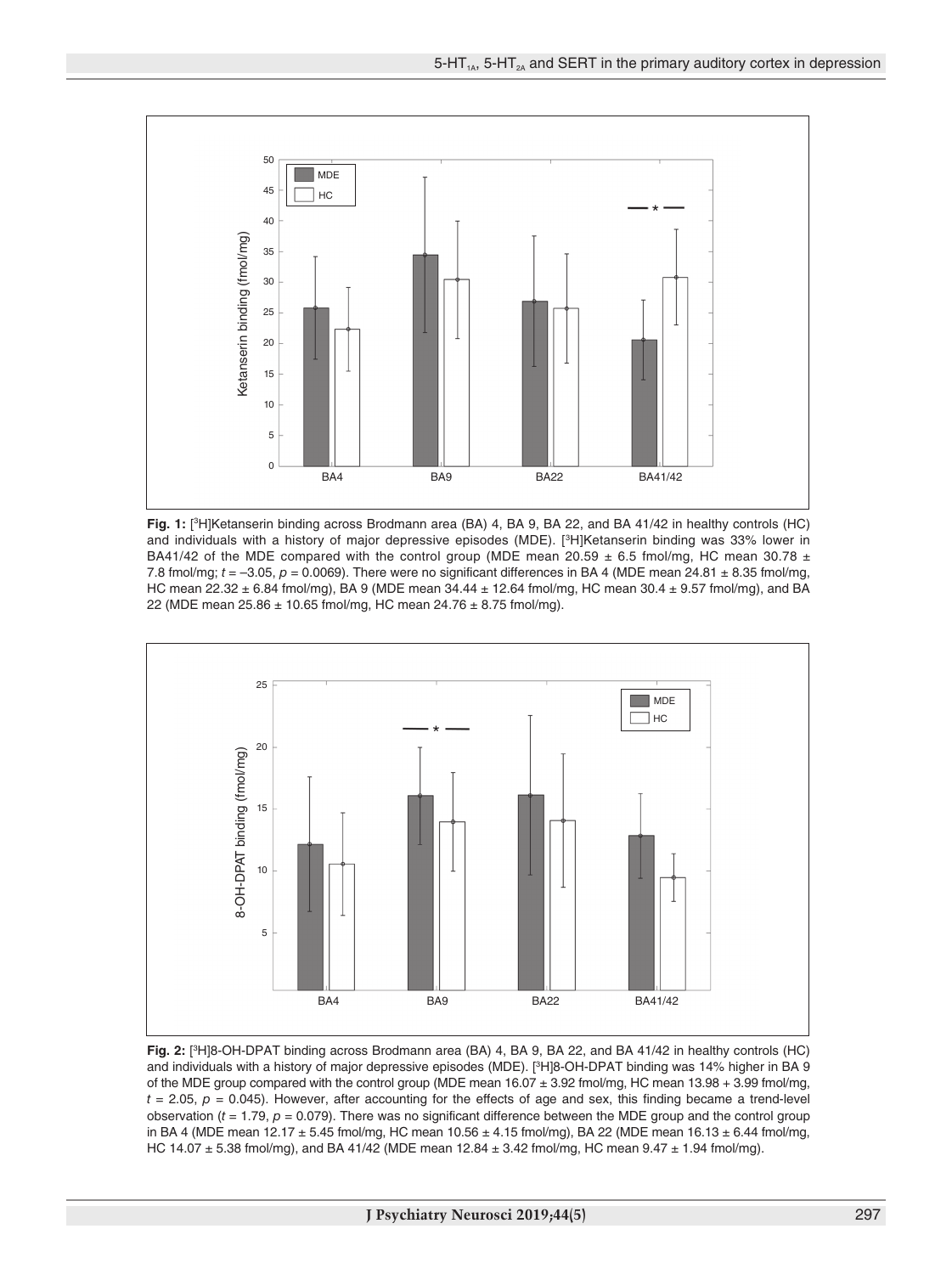#### *SERT binding*

[ 3 H]Cyanoimipramine binding was 21% lower in BA 9 in the MDE sample  $(n = 30)$  than in the control sample  $(n = 35)$  in sulcus data (MDE mean  $5.65 \pm 2.4$  fmol/mg; controls mean  $7.09 \pm$ 3.14 fmol/mg, *t* = –2.04, *p* = 0.045; Fig. 3). This finding remained significant after accounting for the effects of age and sex with the general linear model  $(t = 2.13, p = 0.037)$ . [<sup>3</sup>H]Cyanoimipramine binding did not differ significantly between the MDE and control samples in BA 41/42 (7 MDE, 6 controls, *t* = 0.78, *p* = 0.45), BA 22 (26 MDE, 26 controls, *t* = –0.89, *p* = 0.37) and BA 4 (22 MDE, 23 controls, *t* = 0.61, *p* = 0.53; Fig. 3).

[<sup>3</sup>H]Cyanoimipramine binding showed a negative association with male sex in gyrus data in BA 22  $(t = -2.53, p = 0.015)$ and BA 41/42 ( $t = -2.26$ ,  $p = 0.05$ ). Binding also showed a negative association with age in BA 22 gyrus data (*t* = –2.3,  $p = 0.026$ ) and both gyrus and sulcus data in BA 9 ( $t = -2.18$ )  $p = 0.033$ ). There was a trend-level positive association between AUD and [3H]Cyanoimipramine binding in BA 9 (*t* = 1.75, *p* = 0.092) and BA 4 (*t* = 1.86, *p* = 0.079). There was no association between [3 H]Cyanoimipramine binding and bipolar depression in any BA.

# **Discussion**

In this study, we found that individuals who had a history of MDE had lower  $5-HT<sub>2A</sub>$  receptor binding, specifically in BA 41/42, where the primary auditory cortex is located. Although we did not perform measurements to determine whether these changes were due to lower numbers of receptors or changes in affinity of receptors, previous studies using brain homogenates support the former conclusion.33–35 This observation indicates perturbations in serotonergic function in MDD in cortical, early-stage auditory processing areas. This finding is consistent with previous data that indicate that primary auditory cortex responses are modulated by 5-HT availability<sup>5,7-9</sup> and that these cortical responses may predict treatment response in MDD.<sup>6,10,11</sup> Furthermore, a similar finding in postmortem tissue of patients with schizophrenia has been reported.<sup>36</sup>

While modulation of auditory responses by 5-HT has been observed as early in the auditory processing pathway as the inferior colliculus, $37-40$  our finding also suggests that modulation of auditory cortical responses is not merely carried forward from lower processing regions. To date, the receptors and specific cell types that underlie the serotonergic modulation of the loudness-dependent response in the primary auditory cortex remain unclear, though previous work has implicated both 5-HT<sub>1A</sub> receptors<sup>41</sup> and SERT.<sup>42</sup> Our work suggests that the role of  $5-\text{HT}_{2A}$  receptors should also be examined.

We did not observe significant differences between controls and depressed individuals in  $5-HT<sub>2A</sub>$  receptor binding in other control regions examined, most notably in the prefrontal cortex (BA 9), which is consistent with the results of some previous studies.43–47 However, other studies have reported increased  $5-HT<sub>2A</sub>$  receptor levels in the prefrontal cortex of individuals who died by suicide. $33-35,48-50$  The  $5-HT_{2A}$  receptor binding in these regions may be modulated by aggression



**Fig. 3:** [3H]Cyanoimipramine binding across Brodmann area (BA) 4, BA 9, BA 22, and BA 41/42 in healthy controls (HC) and individuals with a history of major depressive episodes (MDE). [3H]Cyanoimipramine binding was 21% lower in BA 9 in the MDE group compared with the control group in sulcus data (MDE mean 5.65 ± 2.4 fmol/mg, HC mean 7.09  $\pm$  3.14 fmol/mg,  $t = -2.04$ ,  $p = 0.045$ ). There was no significant difference between the MDE group and the control group in BA 4 (MDE mean  $8.04 \pm 6.93$  fmol/mg, HC mean  $6.61 \pm 3.4$  fmol/mg), BA 22 (MDE mean 6.89  $\pm$  4.53 fmol/mg, HC mean 7.45  $\pm$  4.25 fmol/mg), and BA 41/42 (MDE mean 8.26  $\pm$  5.04 fmol/mg, HC mean 5.05  $\pm$ 1.69 fmol/mg).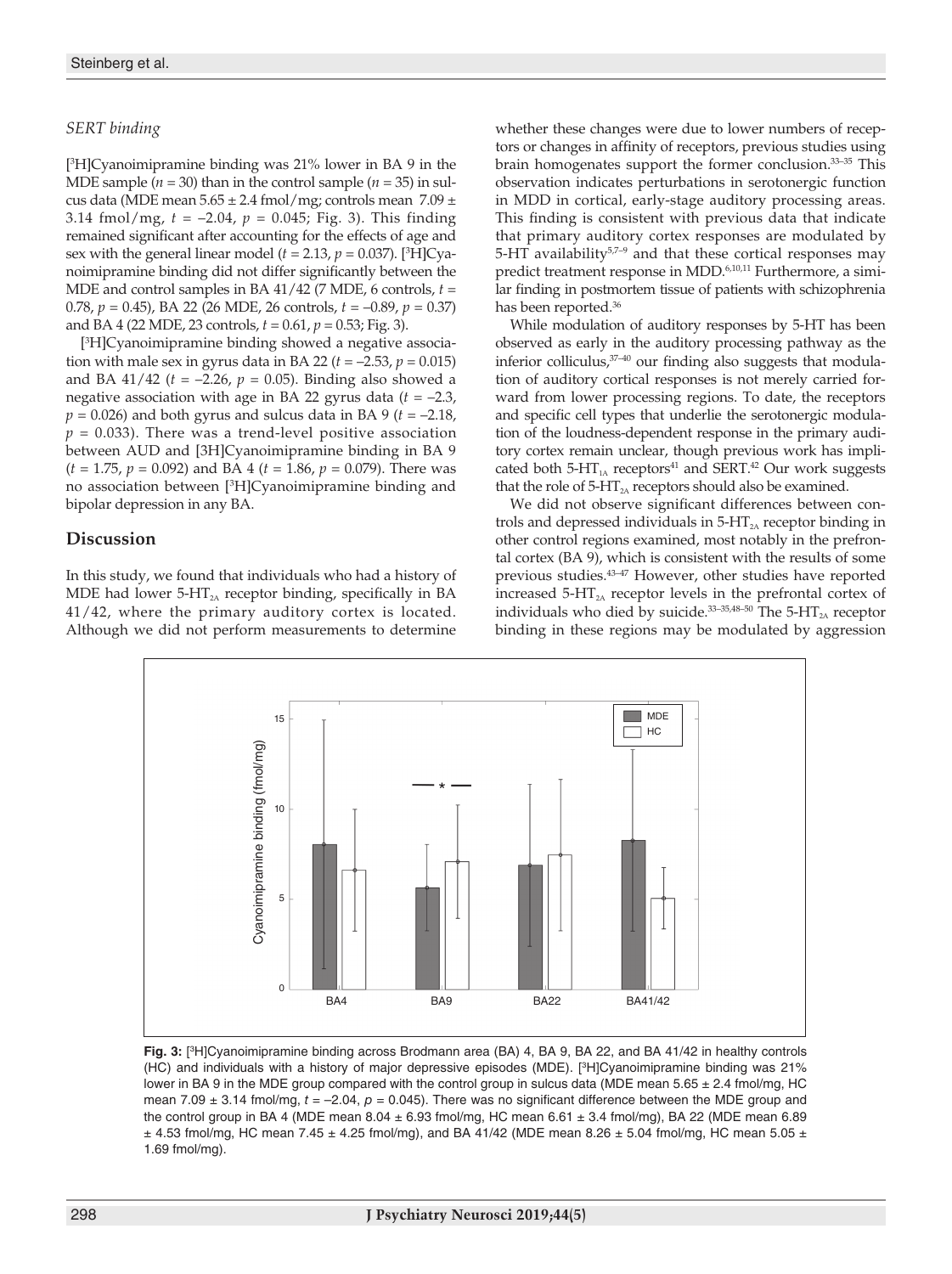and whether the individual died by violent suicide.<sup>45,47</sup> As in other studies, the effect of depression is difficult to separate from the effect of suicide in our sample, given that most of the individuals in our MDE sample died by suicide.

In addition, we observed lower levels of SERT binding and higher levels of  $5-HT<sub>1A</sub>$  receptor binding in BA 9 in the MDE sample. However, the latter finding did not remain significant after accounting for the effect of age and sex. Lower SERT binding in BA 9 is consistent with the findings of previous postmortem studies, which reported lower prefrontal cortex SERT binding in depression and suicide.<sup>25,31,51</sup> Lower SERT binding has also been described previously in midbrain,<sup>52-55</sup> anterior cingulate and subcortical regions<sup>55,56</sup> in positron emission tomography studies of individuals with MDD. However, others have also reported no differences or higher binding in these regions.<sup>57-60</sup> Similarly, our finding of higher  $5-HT<sub>1A</sub>$  receptor binding in BA 9 is consistent with those of some previous postmortem<sup>61</sup> and positron emission tomography studies, $62-66$  though others have differed in their findings.<sup>67-73</sup> Overall, these findings may indicate adaptations to changes in serotonergic tone in the prefrontal cortex, suggesting decreased 5-HT availability.

Adaptive changes in depression may be regionally specific, given that lower  $5-HT<sub>2A</sub>$  receptor binding was observed only in the primary auditory cortex, but not in other regions. This may relate to the specific functional role that these receptors play in various cortical regions. Although the specific role of  $5-\text{HT}_{2A}$  receptors in the auditory cortex has yet to be clarified, it has been suggested that they play an important role in postnatal cortical development.74 In mature auditory cortex,  $5-\text{HT}_{2A}$  receptors contribute tracking of dynamic tonal structure in sound.75 Several hallucinogens, such as lysergic acid diethylamide (LSD), are  $5-HT<sub>2A</sub>$  receptor agonists and are known to produce auditory hallucinations and perturbations. It is notable that lower  $5-\text{HT}_{2A}$  receptor levels have also been found in the auditory cortex of patients with schizophrenia,<sup>36</sup> a disease characterized by hallucinations and in which serotonergic dysfunction is also thought to play an important role given the serotonergic activity of many second-generation antipsychotic medications.

#### *Limitations*

Limitations of this study include the small number of postmortem brain samples including BA 41/42 available for binding assays. Despite this limitation, our analysis yielded a significant finding. However, the study was not adequately powered to correct for multiple comparisons, which we did not perform in these analyses. In addition, the effect of depression was confounded by the effect of suicide and aggression, as indicated by violent suicide deaths, in this sample. Therefore, this study should be considered preliminary; further replications of this finding are needed.

# **Conclusion**

We present here a preliminary but novel finding of lower  $5-HT<sub>2A</sub>$  receptor binding in the primary auditory cortex of individuals in an MDE at the time of death. This finding supports previous functional data that indicate that depression is associated with changes in the primary auditory cortex. Furthermore, our results suggest that adaptive changes in depression may be regionally specific, given that lower  $5-HT<sub>2A</sub>$ receptor binding was observed only in the primary auditory cortex, whereas changes in SERT binding were confined to BA 9 in this study. Our data support further study of potential biomarkers of depression in auditory processing regions.

**Acknowledgements:** The authors thank Dr. Steve Ellis for his feedback on the statistical analysis of the data.

**Affiliations:** From the Molecular Imaging and Neuropathology Division, New York State Psychiatric Institute, New York, NY, USA (Steinberg, Underwood, Bakalian, Kassir, Mann, Arango); the Department of Psychiatry, Columbia University, New York State Psychiatric Institute, New York, NY, USA (Steinberg, Underwood, Mann, Arango); and the Department of Radiology, Columbia University, New York, NY, USA (Mann).

**Competing interests:** J. Mann receives royalties from the Research Foundation of Mental Hygiene for commercial use of the C-SSRS. No other competing interests declared.

**Contributors:** L. Steinberg, M. Underwood, J. Mann and V. Arango designed the study. M. Underwood, M. Bakalian, S. Kassir, J. Mann and V. Arango acquired the data, which L. Steinberg, M. Underwood, M. Bakalian, J. Mann and V. Arango analyzed. L. Steinberg and M. Bakalian wrote the article, which all authors reviewed. All authors approved the final version to be published and can certify that no other individuals not listed as authors have made substantial contributions to the paper.

# **References**

- 1. Azmitia EC, Gannon PJ. The primate serotonergic system: a review of human and animal studies and a report on Macaca fascicularis. *Adv Neurol* 1986;43:407-68.
- 2. Lewis DA, Campbell MJ, Foote SL, et al. The monoaminergic innervation of primate neocortex. *Hum Neurobiol* 1986;5:181-8.
- Campbell MJ, Lewis DA, Foote SL, et al. Distribution of choline acetyltransferase-, serotonin-, dopamine-beta-hydroxylase-, tyrosine hydroxylase-immunoreactive fibers in monkey primary auditory cortex. *J Comp Neurol* 1987;261:209-20.
- 4. Juckel G, Pogarell O, Agustin H, et al. Serotonin: from sensory processing to schizophrenia using an electrophysiological method. *Behav Brain Res* 2015;277:121-4.
- 5. Hegerl U, Juckel G. Intensity dependence of auditory evoked potentials as an indicator of central serotonergic neurotransmission: a new hypothesis. *Biol Psychiatry* 1993;33:173-87.
- Juckel G, Pogarell O, Augustin H, et al. Differential prediction of first clinical response to serotonergic and noradrenergic antidepressants using the loudness dependence of auditory evoked potentials in patients with major depressive disorder. *J Clin Psychiatry* 2007;68:1206-12.
- 7. Kähkönen S, Jääskeläinen IP, Pennanen S, et al. Acute tryptophan depletion decreases intensity dependence of auditory evoked magnetic N1/P2 dipole source activity. *Psychopharmacology (Berl)* 2002;164:221-7.
- 8. Nathan PJ, Segrave R, Phan KL, et al. Direct evidence that acutely enhancing serotonin with the selective serotonin reuptake inhibitor citalopram modulates the loudness dependence of the auditory evoked potential (LDAEP) marker of central serotonin function. *Hum Psychopharmacol* 2006;21:47-52.
- Wutzler A, Winter C, Kitzrow W, et al. Loudness dependence of auditory evoked potentials as indicator of central serotonergic neurotransmission: simultaneous electrophysiological recordings and in vivo microdialysis in the rat primary auditory cortex. *Neuropsychopharmacology* 2008;33:3176-81.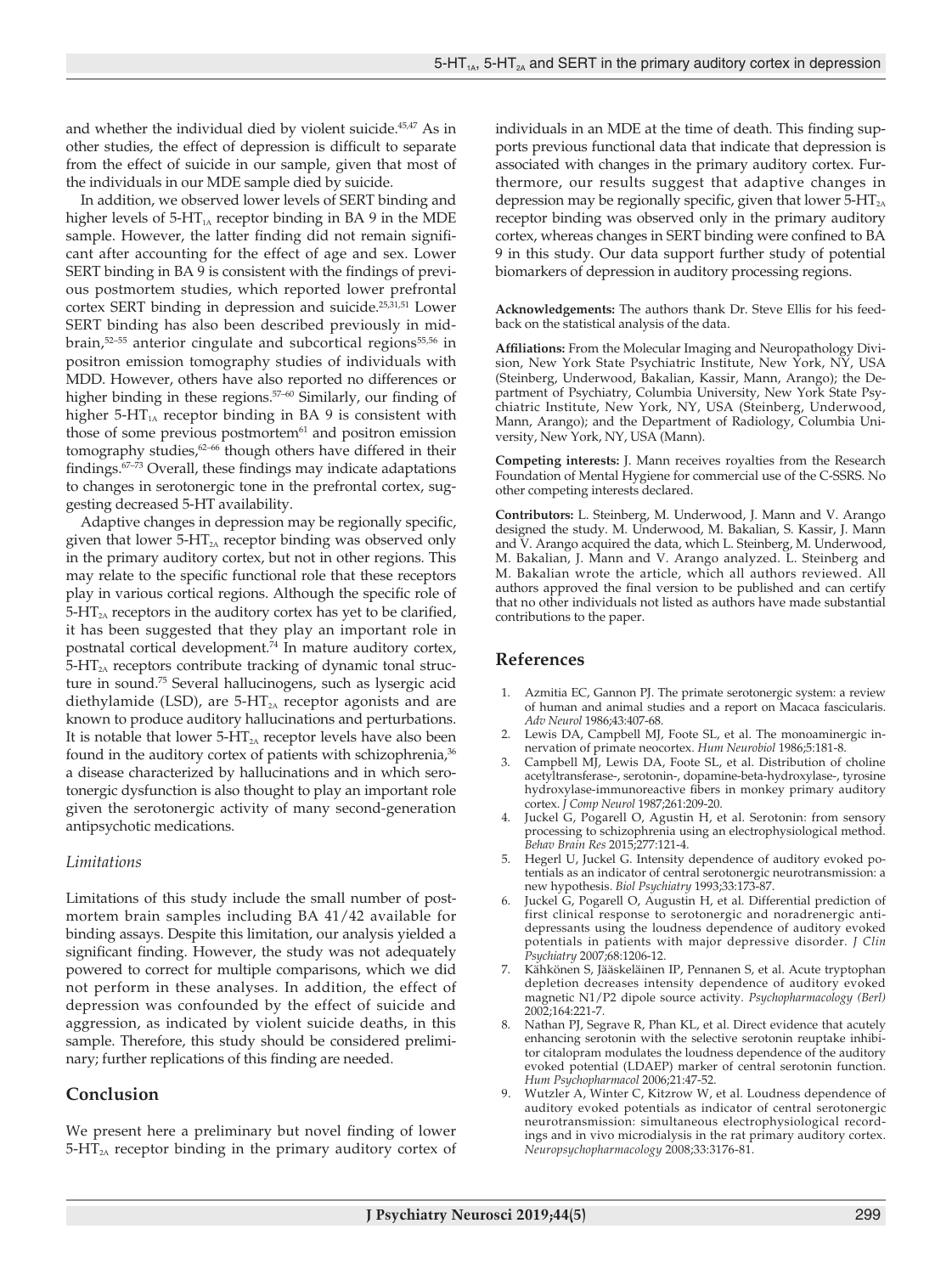

Please consult the product monograph at http://purdue.ca/ en/products/Foquest-PM for important information relating to:

- Contraindications in persons with known hypersensitivity or idiosyncrasy to sympathomimetic amines; thyrotoxicosis; advanced arteriosclerosis; symptomatic cardiovascular disease; moderate to severe hypertension; glaucoma; history of drug abuse; during or within 14 days following administration of monoamine oxidase inhibitors
- The most serious warning and precaution regarding drug dependence/tolerance
- Other relevant warnings and precautions regarding: long-term effects of methylphenidate; use in patients who: are involved in strenuous exercise or activities, use other stimulants, or have a history of sudden/cardiac death; risk of sudden death, stroke and myocardial infarction; use of CNS stimulants in patients with cardiovascular or cerebrovascular conditions; use in patients with hypertension, taking alcohol; increase in seizure frequency, onset or exacerbation of motor or verbal tics; impairment in ability to operate machinery or vehicles; visual disturbances; psychiatric effects, including not for treatment of depression, or for use in treatment or prevention of normal fatigue states; exacerbation of psychosis symptoms in patients with pre-existing psychotic disorder; need to screen for risk of bipolar disorder in patients with comorbid depressive symptoms; need to monitor patients for: signs of suiciderelated behaviour; new psychotic or manic episodes, aggressive behaviour, marked anxiety, or agitation; caution regarding concomitant use of methylphenidate and serotonergic drugs (not recommended); precautions regarding priapism, peripheral vasculopathy, including Raynaud's phenomenon; use in pregnancy or breastfeeding; periodic laboratory testing during prolonged therapy; potential for misuse and dependence
- Conditions of clinical use, adverse reactions, drug interactions, and dosing information which have not been discussed in this piece.

The product monograph is also available by calling us at 1-800-387-5349.



REFERENCE: 1. CFOQUEST® Product Monograph, Purdue Pharma, March 1, 2019.

RDUE PAAR<sup></sup> **SECONDO INFORMATIVE**  Purdue Pharma Inc General Partner of / commandité de Purdue Pharma Pickering, Ontario L1W 3W8 © 2019 Purdue Pharma. All rights reserved. CA-FOQ-0676E



- 10. Jaworska N, Blondeau C, Tessier P, et al. Response prediction to antidepressants using scalp and source-localized loudness dependence of auditory evoked potential (LDAEP) slopes. *Prog Neuropsychopharmacol Biol Psychiatry* 2013;44:100-7.
- 11. Lee B-H, Park Y-M, Lee S-H, et al. Prediction of long-term treatment response to selective serotonin reuptake inhibitors (SSRIs) using scalp and source loudness dependence of auditory evoked potentials (LDAEP) analysis in patients with major depressive disorder. *Int J Mol Sci* 2015;16:6251-65.
- 12. Linka T, Müller BW, Bender S, et al. The intensity dependence of the auditory evoked N1 component as a predictor of reponse to citalopram treatment in patients with major depression. *Neurosci Lett* 2004;367:375-8.
- 13. García-Oscos F, Torres-Ramirez O, Dinh L, et al. Activation of 5-HT receptors inhibits GABAergic transmission by pre-and postsynaptic mechanisms in layer  $\overline{II}/III$  of the juvenile rat auditory cortex: synaptic mechanisms in rat auditory cortex. *Synapse* 2015; 69:115-27.
- 14. Rao D, Basura GJ, Roche J, et al. Hearing loss alters serotonergic modulation of intrinsic excitability in auditory cortex. *J Neurophysiol* 2010;104:2693-703.
- 15. Maya Vetencourt JF, Sale A, Viegi A, et al. The antidepressant fluoxetine restores plasticity in the adult visual cortex. *Science* 2008;320:385-8.
- 16. Dringenberg HC, Branfield Day LR, Choi DH. Chronic fluoxetine treatment suppresses plasticity (long-term potentiation) in the mature rodent primary auditory cortex in vivo. *Neural Plast* 2014; 2014:1-9.
- 17. Ahveninen J, Jääskeläinen IP, Pennanen S, et al. Auditory selective attention modulated by tryptophan depletion in humans. *Neurosci Lett* 2003;340:181-4.
- 18. Debener S, Strobel A, Kürschner K, et al. Is auditory evoked potential augmenting/reducing affected by acute tryptophan depletion? *Biol Psychol* 2002;59:121-33.
- 19. Dierks T, Barta S, Demisch L, et al. Intensity dependence of auditory evoked potentials (AEPs) as biological marker for cerebral serotonin levels: effects of tryptophan depletion in healthy subjects. *Psychopharmacology (Berl)* 1999;146:101-7.
- Massey AE, Marsh VR, McAllister-Williams RH. Lack of effect of tryptophan depletion on the loudness dependency of auditory event related potentials in healthy volunteers. *Biol Psychol* 2004; 65:137-45.
- 21. Boldrini M, Underwood MD, Hen R, et al. Antidepressants increase neural progenitor cells in the human hippocampus. *Neuropsychopharmacololgy* 2009;34:2376-89.
- 22. Underwood MD, Mann JJ, Arango V. Morphometry of dorsal raphe nucleus serotonergic neurons in alcoholism. *Alcohol Clin Exp Res* 2007;31:837-45.
- 23. Kelly TM, Mann JJ. Validity of DSM-III-R diagnosis by psychological autopsy: a comparison with clinician ante-mortem diagnosis. *Acta Psychiatr Scand* 1996;94:337-43.
- 24. American Psychiatric Association. *Diagnostic and Statistical Manual of Mental Disorders, 4th ed*. Washington (DC):APA; 1994.
- 25. Arango V, Underwood MD, Gubbi AV, et al. Localized alterations in pre- and postsynaptic serotonin binding sites in the ventrolateral prefrontal cortex of suicide victims. *Brain Res* 1995;688:121-33.
- 26. Arango V, Underwood MD, Mann JJ. Serotonin brain circuits involved in major depression and suicide. *Prog Brain Res* 2002;136: 443-53.
- 27. Glennon RA. Serotonin receptors: clinical implications. *Neurosci Biobehav Rev* 1990;14:35-47.
- 28. Storvik M, Tiihonen J, Haukijärvi T, et al. Lower serotonin transporter binding in caudate in alcoholics. *Synapse* 2006;59:144-51.
- 29. Storvik M, Tiihonen J, Haukijärvi T, et al. Nucleus accumbens serotonin transporters in alcoholics measured by wholehemisphere autoradiography. *Alcohol* 2006;40:177-84.
- 30. Underwood MD, Mann JJ, Arango V. Serotonergic and noradrenergic neurobiology of alcoholic suicide. *Alcohol Clin Exp Res* 2004;28:57S-69S.
- 31. Underwood MD, Kassir SA, Bakalian MJ, et al. Serotonin receptors and suicide, major depression, alcohol use disorder and reported early life adversity. *Transl Psychiatry* 2018;14:279.
- 32. Wiste AK, Arango V, Ellis SP, et al. Norepinephrine and serotonin imbalance in the locus coeruleus in bipolar disorder. *Bipolar Disord* 2008;10:349-59.